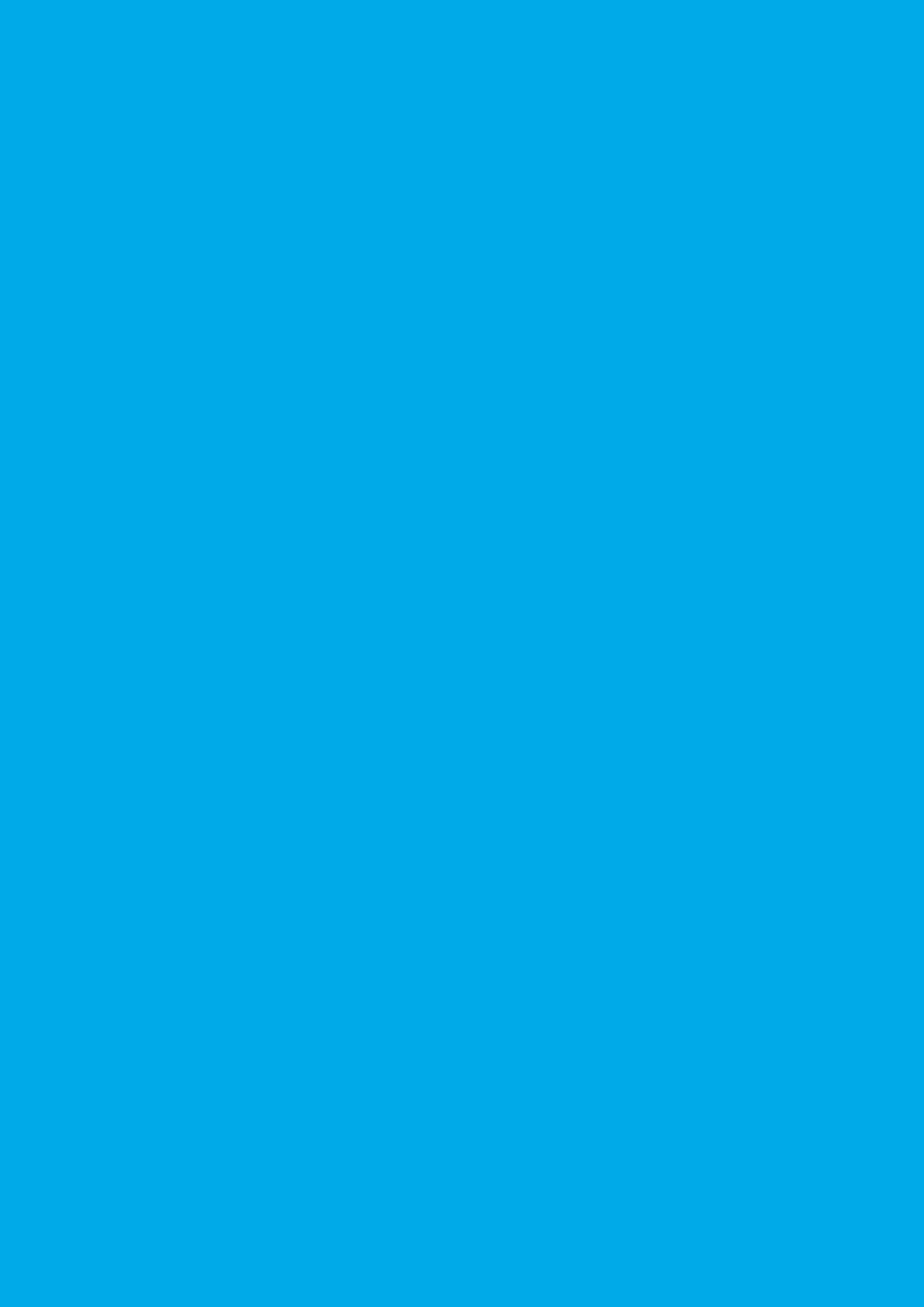### Foreword

Road congestion costs the Australian economy \$13 billion each year and this figure is expected to grow to \$20 billion by 2020. Road pricing could help manage demand and raise revenue for reinvesting in roads and public transport – but is Australia ready?

Road pricing, or the concept of charging directly for the use of road space, is not a new idea.

The most widely recognised road pricing scheme currently in operation, London's Congestion Charging Scheme, was introduced in 2003 but the planning and principles behind the scheme can be traced back for 30 years.

Successful price-based schemes have been implemented in many developed overseas economies. Aside from London, major congestion-based cordon and area road pricing schemes are also operated in Singapore, Stockholm and Milan. Distance-based heavy vehicle schemes are in operation in Germany, Austria and Switzerland, and being considered in other European economies.

#### **What are we trying to achieve?**

Road pricing is intended to link drivers' choices with the actual costs they impose on the transport system. Pricing can better match the demands of road users with the available capacity or 'supply' of road space. This can encourage people to use roads more efficiently – by taking alternative modes of transport, consolidating trips, or travelling during less busy times of the day.

A rudimentary form of road user pricing is already in place in Australia with fixed charges including registration, stamp duty and other taxes, tolls and fuel levies applied to vehicle use.

The Henry Tax review recommended a congestion tax varied by time of day and revenue initially used to finance public transport and levy vehicle charging based on mass and distance.

Public acceptance of any variable or direct road user charge will require reforms to these existing charges, a substantial proportion being reinvested in public transport and political and bureaucratic courage.

The introduction of variable or direct road pricing is generally seen as a way of satisfying two main objectives:

- Managing demand
- • Raising revenue for reinvesting in roads and public transport.

Finding a balance between both objectives can be a challenge – that is, if demand is managed successfully, fewer people will use the roads where charges are applied, therefore raising less revenue, and vice versa.

Policy makers need to consider how the pricing signals they are setting will impact upon users' behaviour and in turn, how this will affect the objectives.

Winning over public support will not be easy, so policy makers need to be innovative in developing road pricing policies and in its implementation in order to meet road users concerns.

This document raises some of the key issues and identifies several of the primary options for road pricing.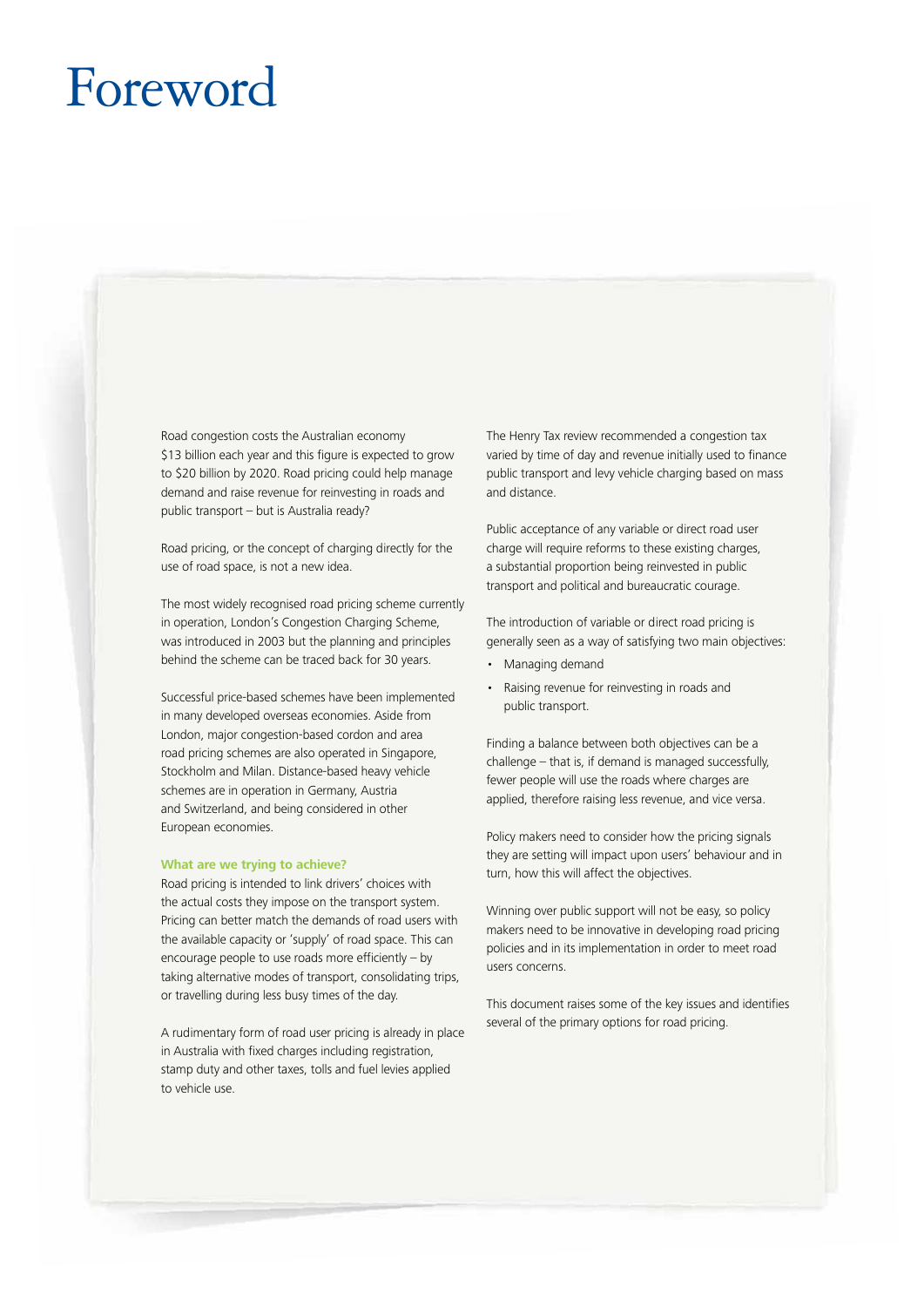## **Contents**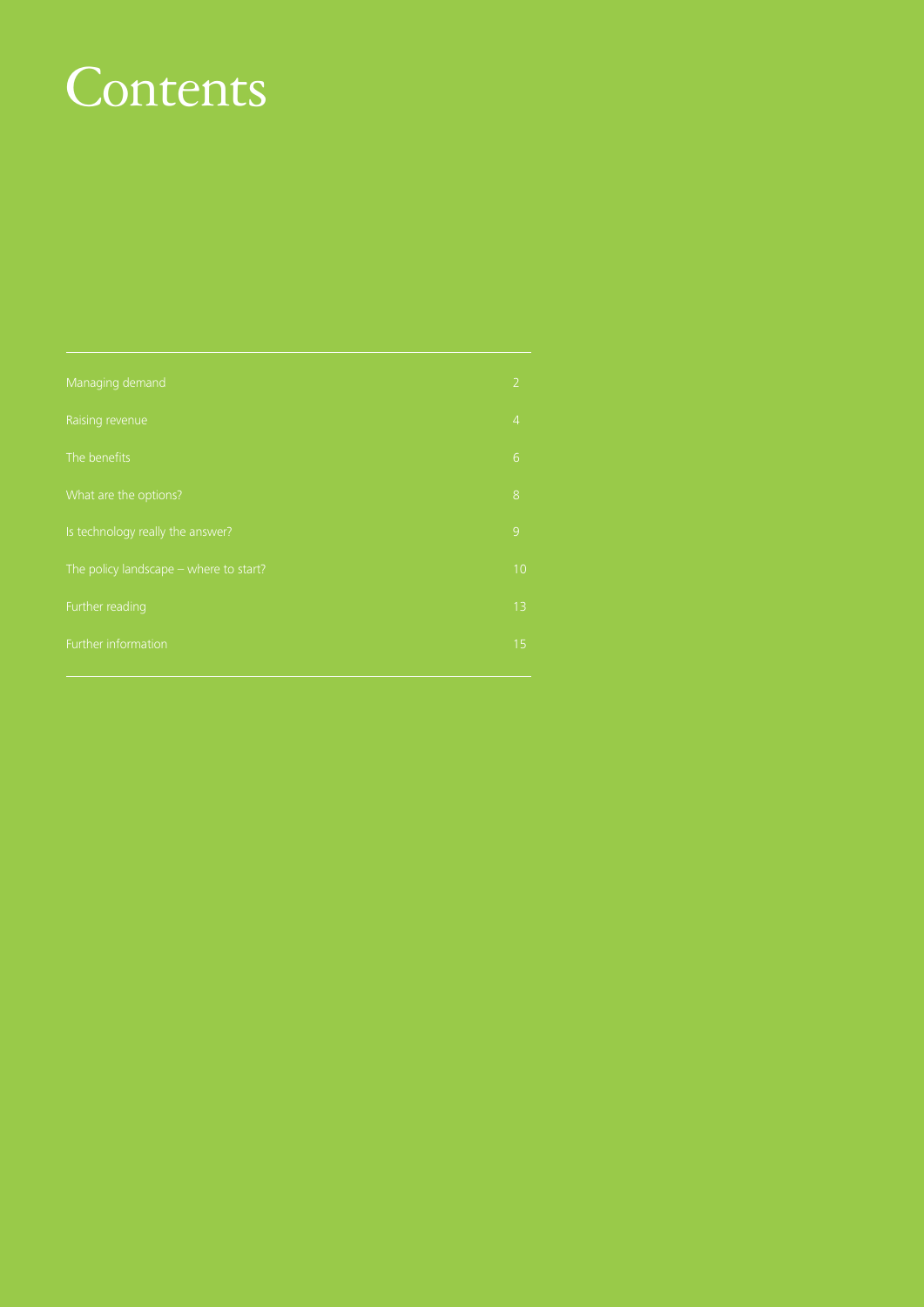# Managing demand

The demand for any service can be significantly affected by variations in its pricing. The same principle applies to road space. Increasing the direct cost of road space can impact upon its desirability and result in positive changes in travel behaviour.

Applying a direct price on road usage can encourage people to make more 'informed choices' about the way they use the network.

Because users are required to pay the 'real' costs of using the road network (e.g. impacts on infrastructure and environmental damage), this can reduce the number of people using the road network at the busiest times of the day.

With the application of better price signals, users may change their mode of travel (e.g. walk, cycle or catch public transport), change their time of travel to a less busy period, or find an alternative to enable them not to travel at all (e.g. working from home).

All of these outcomes contribute to fewer cars and less congestion on roads.

#### **Congestion as a demand management tool...**

It is often forgotten that congestion itself is a demand management tool – the more congested a road (or network) is, the more consideration a driver is likely to give to changing the time that they travel or choosing a different travel mode.

In the absence of direct charges for road use, individual drivers give little consideration to how their decisions impact on other uses of the road network i.e. the contribution they make to congestion.

#### **The cost of congestion**

There are many different ways to measure congestion.

The Bureau of Infrastructure Transport and Regional Economics (BITRE) suggests that 'avoidable' road congestion costs the Australian economy \$13 billion per year and is forecast to grow in the future. It is estimated that around three quarters of these congestion costs relate to value of lost time to private and business travellers. But what do these costs mean in reality?

To the average motorist, congestion means frustration, wasted time and reduced productivity.

To commercial users of the roads, it means added delivery times, decreased reliability and increased costs. And to everyone living in urban environments, road congestion is a major contributor to environmental pollution.

Would the average motorist be willing to pay to have congestion reduced?

How much would need to be charged for them to change modes or the time that they travel?

Road congestion is estimated to cost the Australian economy \$13 billion per year, but what does this mean to the average motorist?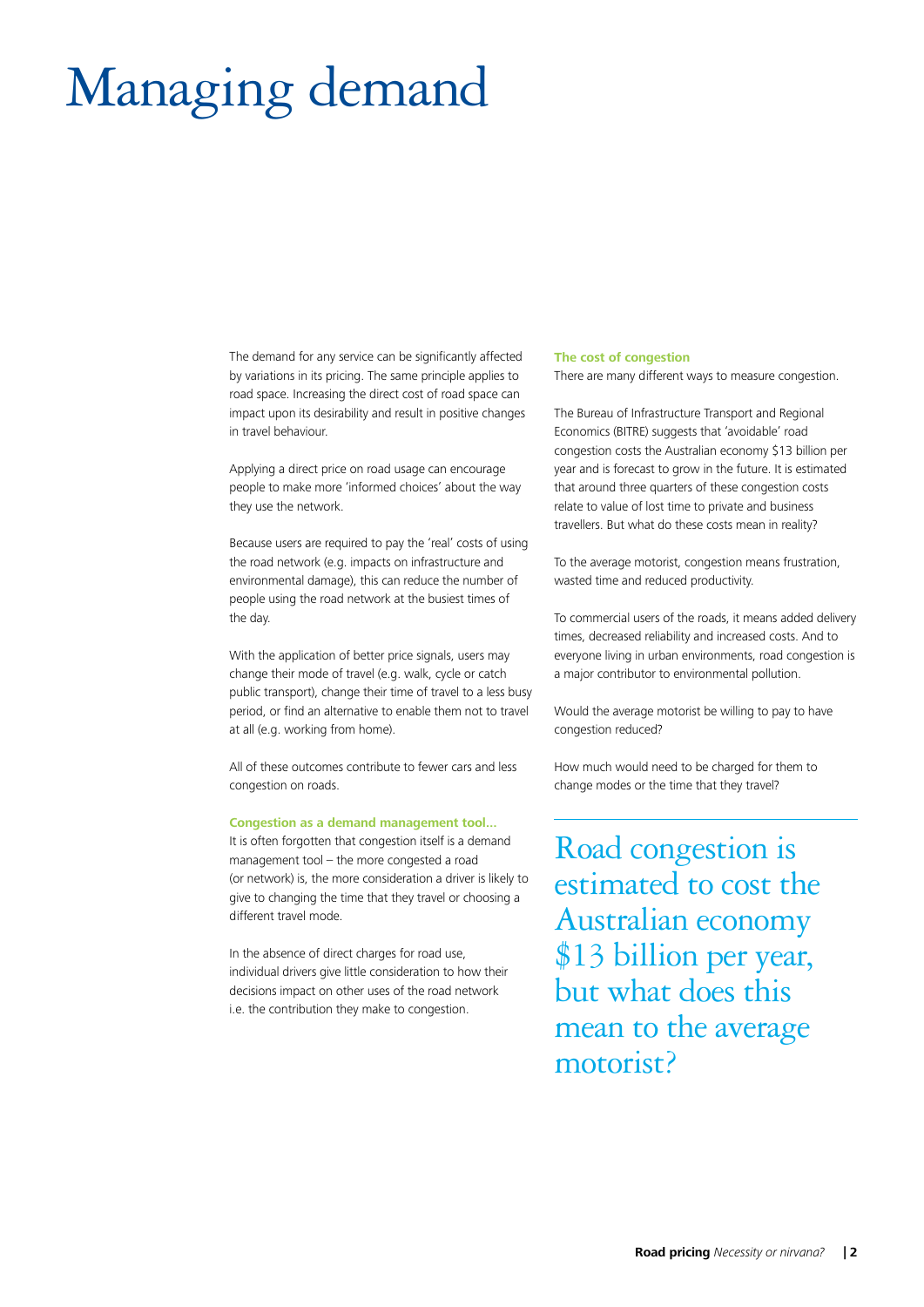

Following the introduction of the London Congestion Charge some average speeds increased by only 2 km/h. Would this be enough for Australian motorists?

**How bad does the problem need to be?** Everyone agrees that congestion is a problem, but how bad is it really?

There will always be some level of congestion on our roads. How bad does the problem need to be for people to accept that road pricing is actually needed? Overseas experience suggests that the 'congestion situation' needs to be significant, and worsening, for motorists to accept a charge.

For example, in London in 2002, 50% of businesses perceived that the impacts of peak-time congestion to be either critical or very bad for their business. This is reflected in pre-charging speeds within the Charging Zone of around 20km/h (for cars in the AM peak) – speeds which had been steadily falling since the mid 1970s. Average speeds increased following the introduction of the charge, but only slightly (by approximately 2 km/h). Conversely, on roads around the charging zone, average speeds decreased slightly.

From this perspective, congestion was reduced – traffic volumes decreased in the charging zone and speeds increased, resulting in better demand management.

For the motorists paying the charge, were these outcomes worth the cost? For certain motorists driving into central London the answer might be yes – or at least they were prepared to bear the cost.

But would this be enough for Australian motorists? Would they be prepared to pay for a 2 km/h increase in speeds?

Is congestion in an Australian context 'bad enough' to warrant road user charging? And what will happen if we continue to 'do nothing'? When will it get 'bad enough' and will it be too late to effect meaningful change?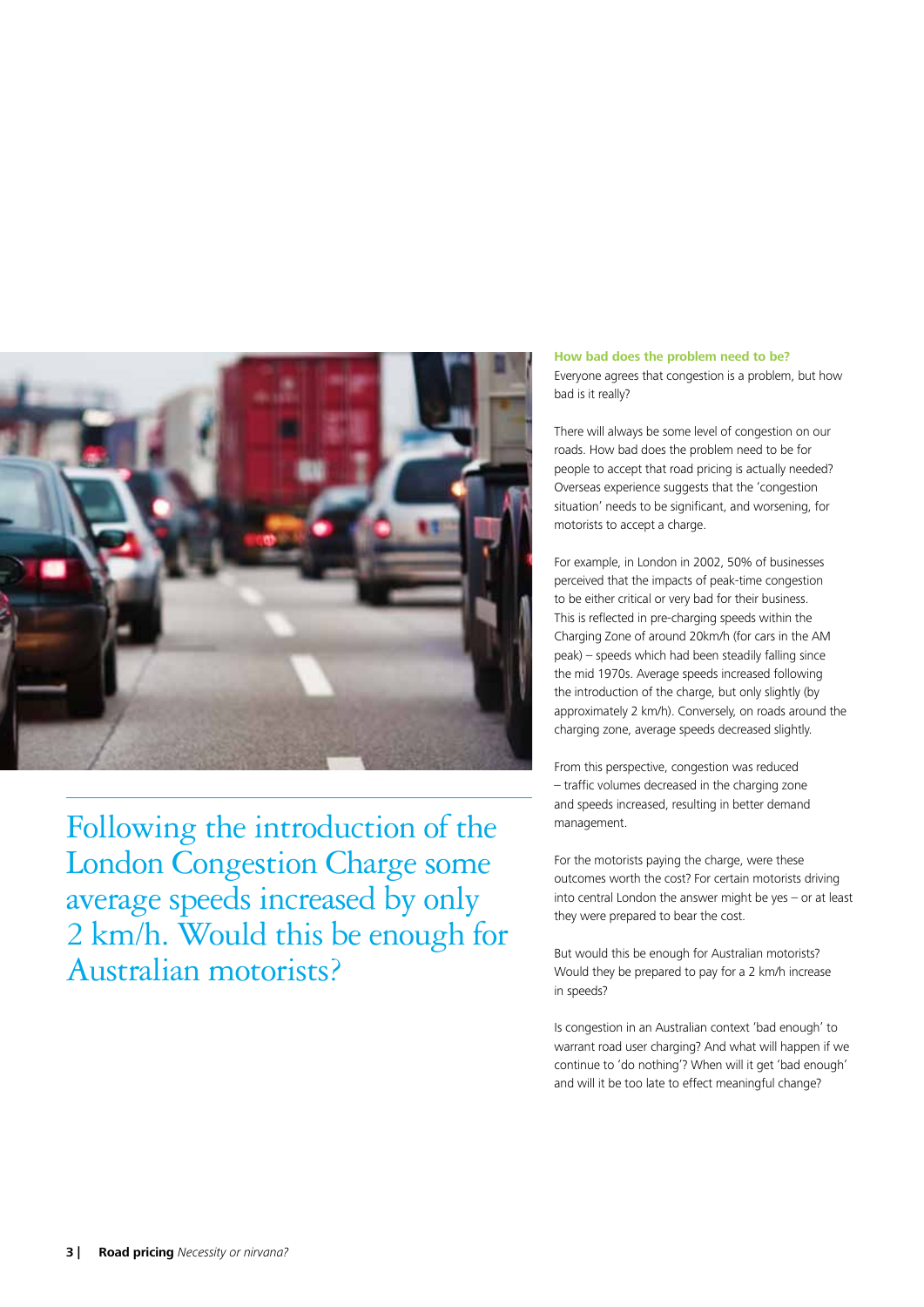# Raising revenue

Unless the problems with existing road user charges are clearly explained and understood, there is a risk that road pricing will be seen as the next 'great big tax on everything'

> Not only can road pricing help manage 'problems' associated with the transport system, but it can also provide a remedy for another key challenge – how to generate revenue that can be reinvested in road infrastructure and public transport programs, or allocated to other parts of the economy.

Policy makers are interested in the concept, considering the revenue that is generated by road pricing schemes introduced around the world.

The London congestion charge generates (gross) revenue of approximately \$380 million per year. The German Heavy Goods Vehicle charging scheme generates around \$5 billion per year.

### **Is it possible to solve transport problems and get a revenue benefit at the same time?**

If road pricing is needed to address a specific problem at a specific location, the answer could be yes.

However the extent to which the travelling public are likely to accept new fees and charges without reductions to existing taxes will depend on several factors, including:

- • How bad the transport problems are that need to be solved?
- How much will be charged?
- Who and how many people are likely to pay additional charges, and?
- Whether or not increased travel costs can be passed on to others?

Road pricing schemes covering broader networks and not just specific locations may require considerable effort to sell to the general public.

Variable distance and/or time of day based charges levied across large areas (e.g. cities, regions or states) can be complex and are likely to be unacceptable without broader reforms.

This creates a different kind of challenge for government – how to convince the public that significant reforms to existing taxes and charges are worth the effort. Unless the problems associated with existing road user charges are clearly explained and understood, there is a strong risk that road pricing will be seen as the next 'great big tax on everything'.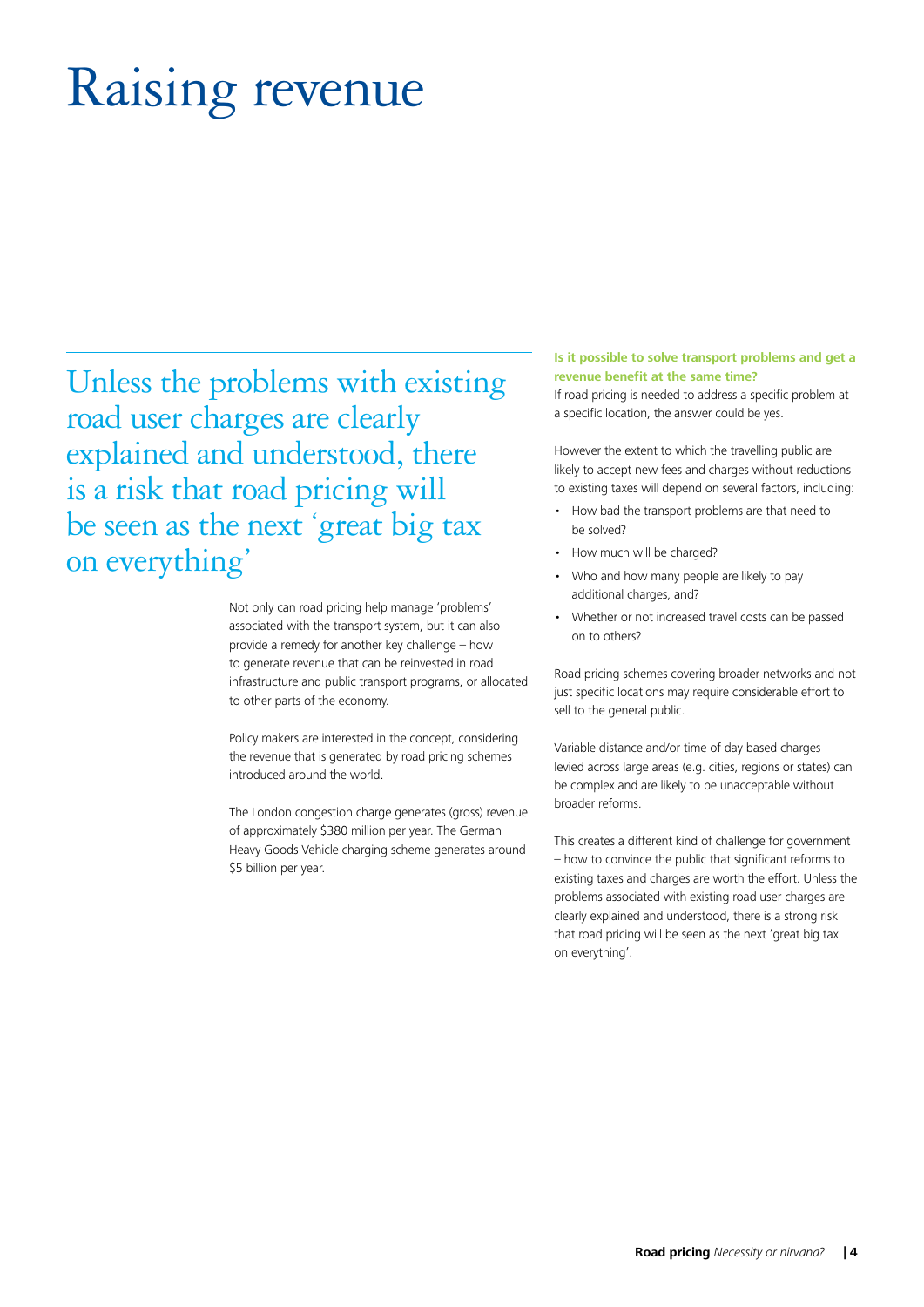

#### **Impacts on road users**

There is also the question about which groups road pricing impacts. Is road pricing nothing more than a tax on the rich that allows the well off to continuing driving and congesting the roads unabated? Evidence from London suggests that drivers on lower incomes report more difficulty in paying the charge.

Survey results from the Western Extension indicated that 40% of respondents from lower income households had changed their travel behaviour as a result of the introduction of the charge, compared to 17% of higher income households.

Of the 40% in lower income households, equal proportions reported to have increased and decreased their travel by car, with those increasing their travel seeking to 'make the most' of having paid the charge.

Designing a scheme that is 'revenue neutral' is one strategy that can be used to gain public support, however this can be difficult to achieve in practice.

There are likely to be winners and losers in any road pricing scheme. Pressure to provide concessions to certain road user groups can reduce revenue and weaken other objectives of a pricing scheme at the same time.

Defining the objectives of a scheme is important.

Any revenue goals should be clearly identified from the outset as these can influence the way that a scheme is designed.

For example if the overriding objective is to generate revenue, then it may be better to impose a fixed charge for use of a particular road or travel into a certain area rather than impose a more comprehensive network wide scheme.

Unless a substantial proportion of initial revenue is directed to either road funding or to public transport it is unlikely to gain public acceptance.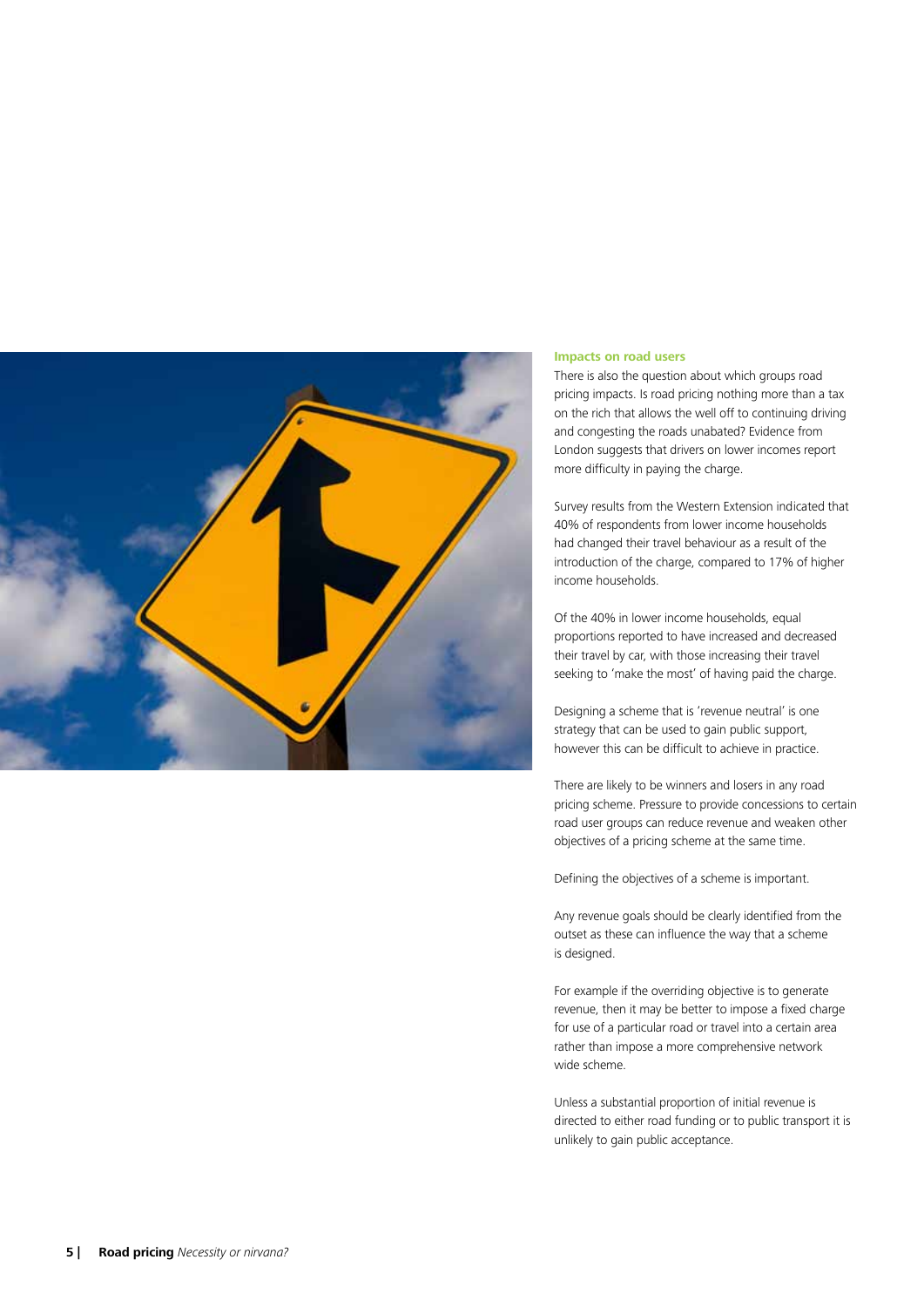# The benefits

Designing a scheme that is 'revenue neutral' is one strategy for gaining public support, but this can be difficult to achieve in practice. Pressure to provide concessions to certain road users can reduce revenue and weaken other objectives of a pricing scheme at the same time.

The benefits of road user pricing are easy to identify – reduced road congestion... free roads and increased government revenue. While these may be exciting from a transport policy perspective, there can also be some tangible and achievable benefits to everyday road users and the community as a whole. These can include:

#### **Better utilisation of existing infrastructure**

There is little doubt that Australian roads experience significant congestion at several periods throughout the week.

In the absence of space, funding and willingness to 'build our way out of the problem', there needs to be some consideration given to better use of the infrastructure we already have.

The application of direct pricing to the use of roads is one step towards achieving better use of infrastructure through behavioural shift.

#### **Deferred or redirected infrastructure spending**

Congested roads mean increased demand for funds to maintain and improve these roads.

Increased demand can require increases in capacity e.g. lane widening, increased turning bay provision or duplication. These options are expensive and the increased capacity can quickly be outstripped by demand. Better demand management can mean that these investments can be deferred and funds redirected to other useful purposes.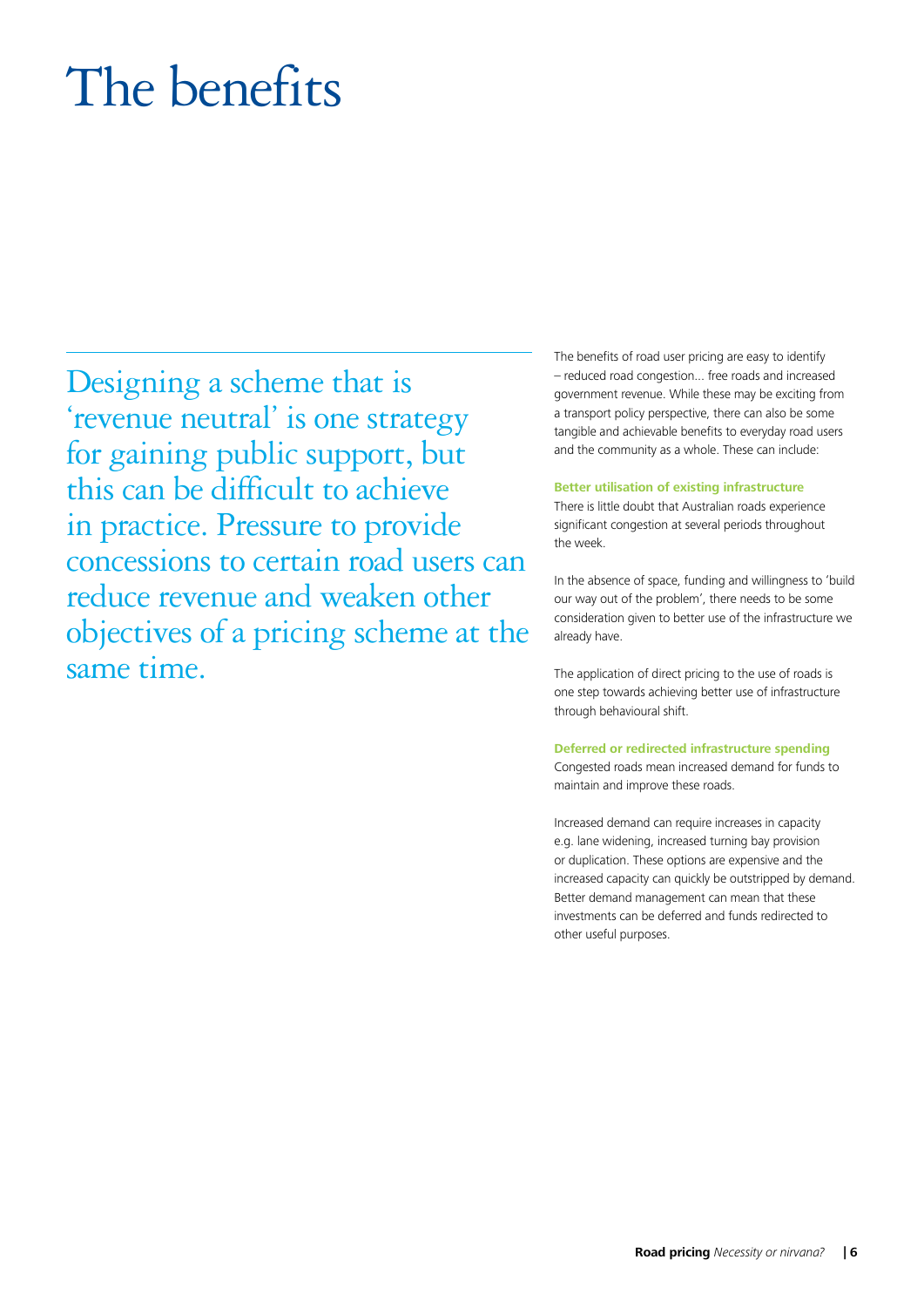Existing road user charges prevent motorists' from thinking about the real costs of private vehicle travel – road damage, congestion costs and environmental damage – and do little to influence their travel choices.

#### **Introduction of pricing signals to road users**

Many road users currently view the use of roads as 'free'. While most motorists understand that they pay a fixed registration fee for the use of their vehicles and many are aware of the Federal Government's fuel excise levy, few understand the real cost (economic, financial and environmental) of the use of their motor vehicles.

The user-pays concept is readily understood when it comes to other assets, such as water or electricity and pricing based on time of day or peak demand is also well understood, through peak train fares and peak and off peak electricity pricing.

However, these concepts have not readily translated to road usage, with relative flat pricing mechanisms for vehicle use – once the fixed fees are paid, many motorists feel that they should travel by car more frequently in order to get value for money from fixed fees.

These pricing structures prevent motorists from thinking about the real costs of private vehicle travel – road damage, congestion costs and environmental damage – and do little to influence their travel choices.

A direct link between the real costs of road travel and the prices levied on this travel can provide an opportunity to influence motorists' decisions and the potential to change their choice of travel. If a motorist knew that a journey of a certain distance would cost a certain amount of money at a certain time of day, how readily would he or she undertake that journey compared to the current situation where roads are perceived to be 'free'?

#### **Travel time and cost savings**

Reduced congestion means reduced travel time.

For the average motorist or commercial road user, this translates directly into time and cost savings. Additionally, any system which uses a reduction in fixed charges (e.g. registration) as an alternative for more variable charges will 'reward' those drivers who use their vehicles less and penalise those who travel more.

This has the potential for some significant cost savings for those who use their cars infrequently.

#### **Additional government revenue**

Depending on the structure of any pricing scheme applied, it can generate significant financial benefits for government.

As cities grow and demand for infrastructure and transport increases, any additional sources of revenue for government can be utilised in the provision of this infrastructure. There is overwhelming evidence to suggest that where revenue raised through road pricing is directly attributed to public transport or general transport improvements, public acceptance is greatly increased.

Can a scheme which operates on the basis of revenue neutrality or reducing fixed motoring charges still raise revenue for these transport improvements?

Is there a trade off between public acceptability and government investment potential?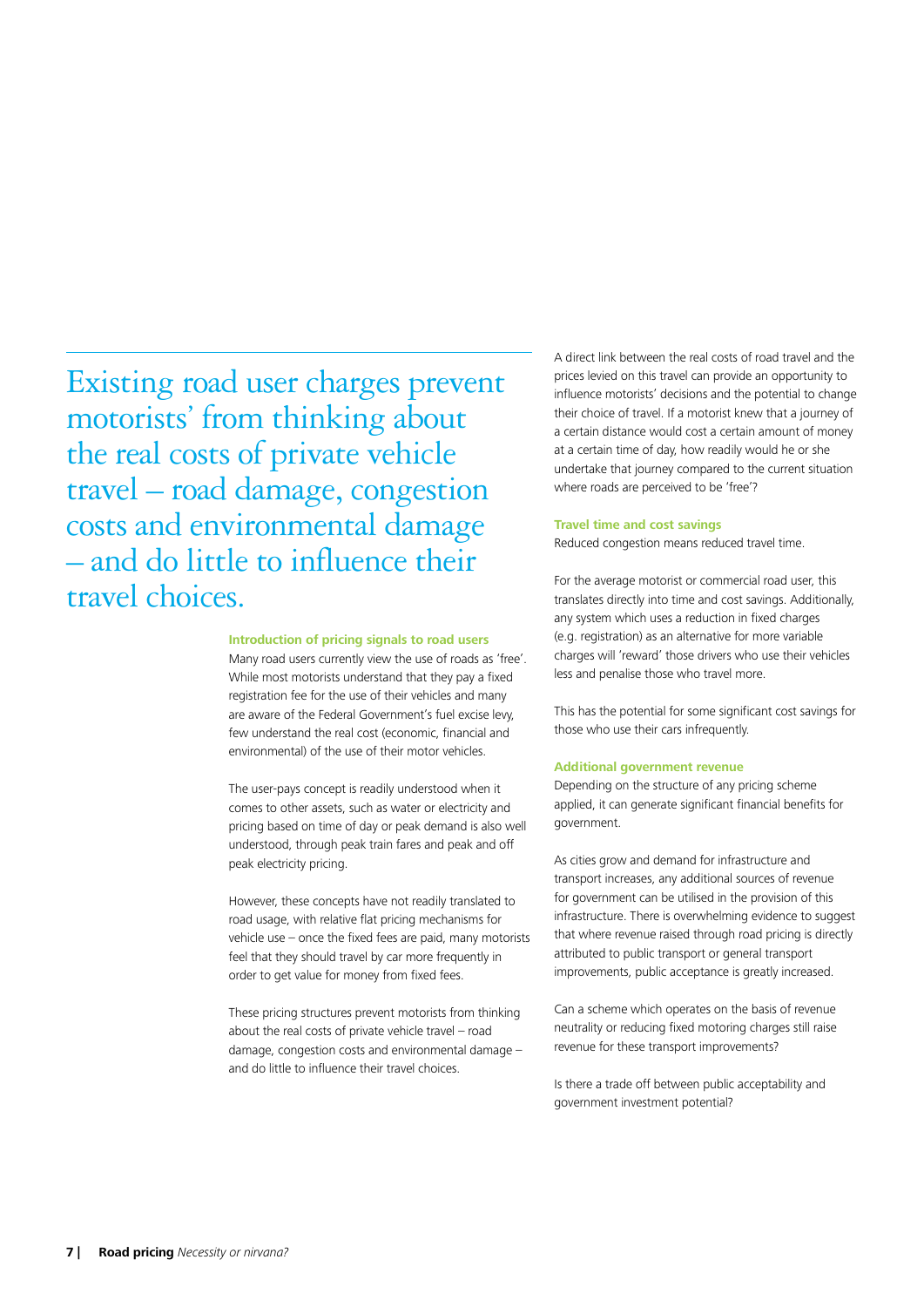# What are the options?

The table below identifies some the main options for road pricing, considering their strengths, weaknesses and relevance to the Australian context.

| <b>Option</b>                                              | <b>Network wide road user charges</b>                                                                                                                                                                                                                                                                                                                                                                                                                                                                                               | <b>Cordon pricing</b>                                                                                                                                                                                                                                                                                                                                                                                                            | <b>Corridor pricing</b>                                                                                                                                                                                                                                                                                                                                                                                                                      |
|------------------------------------------------------------|-------------------------------------------------------------------------------------------------------------------------------------------------------------------------------------------------------------------------------------------------------------------------------------------------------------------------------------------------------------------------------------------------------------------------------------------------------------------------------------------------------------------------------------|----------------------------------------------------------------------------------------------------------------------------------------------------------------------------------------------------------------------------------------------------------------------------------------------------------------------------------------------------------------------------------------------------------------------------------|----------------------------------------------------------------------------------------------------------------------------------------------------------------------------------------------------------------------------------------------------------------------------------------------------------------------------------------------------------------------------------------------------------------------------------------------|
| What it is?                                                | A comprehensive approach to charging<br>for road use within large areas or across<br>whole road networks. Prices can be set<br>in a variety of ways, e.g. a fixed 'base<br>charge' for travel across on any part of<br>the network, separate charges for travel in<br>urban and regional areas, differential time<br>of day based schemes across whole urban<br>road networks or a combination of these.                                                                                                                            | Charges are levied for vehicles entering<br>a defined zone within an urban area.                                                                                                                                                                                                                                                                                                                                                 | Pricing is applied to various major<br>roads (or portions of roads) within<br>a network. May also include HOT<br>(High Occupancy Tolling) Lanes<br>where high occupancy vehicles<br>may use a lane for free while single<br>occupant vehicles pay for using<br>the lane. Potential to apply variable<br>pricing through peak periods.                                                                                                        |
| <b>Advantages</b>                                          | • Establishes a consistent and fair<br>approach to charging for road use<br>which, unlike registration and other<br>fixed charges, is linked to actual<br>road use<br>• Provides an opportunity to introduce<br>differential charges between urban and<br>regional networks reflecting different<br>costs associated with infrastructure<br>provision and costs etc<br>• Introduces the concept of 'money<br>following the vehicle', addressing<br>distortions associated with various state<br>and Commonwealth road user charges. | • Motorists who choose not to pay the<br>charge change their travel behaviour,<br>reducing traffic<br>• Revenue is raised through those who<br>continue to use their vehicles and<br>pay the charge<br>• Reduced congestion can result in<br>improved travel times.                                                                                                                                                              | • Potential to achieve network-<br>wide objectives<br>• Motorists who choose not to pay<br>charges use alternative routes<br>or change travel behaviour,<br>decreasing demand on major<br>arterials<br>• Reduced congestion can result in<br>improved travel times and more<br>reliable journeys<br>• Revenue is raised through those<br>who continue to use their vehicles<br>and pay charges during busiest<br>and most congested periods. |
| <b>Disadvantages</b><br>and barriers to<br>implementation? | • May necessitate significant reforms<br>to existing road user charging<br>arrangements requiring strong<br>Commonwealth and State Government<br>co-ordination and commitment<br>• May require the use of expensive<br>technology to under pin the system<br>• Concept of network wide distance/time<br>of day variable charge may be difficult<br>to explain to road users.                                                                                                                                                        | • In order to succeed, cordon pricing<br>is best applied where private vehicle<br>travel is focused heavily on a<br>particular centre<br>• Can impact upon existing private<br>motorway concessions<br>• Capacity of public transport in major<br>centres already reaching its limits,<br>giving motorists limited opportunities<br>to change their mode<br>• Can cause increase in traffic in<br>surrounding non-charged areas. | • Can increase traffic on<br>surrounding local roads<br>• Can impact upon existing private<br>motorway concessions<br>• Public resistance at paying for<br>something previous perceived<br>as 'free' may need to be offset<br>by reductions in fixed motoring<br>costs.                                                                                                                                                                      |
| <b>Could it work in</b><br>Australia?                      | Yes, but only in the long term. A network<br>wide road pricing system is likely to<br>require an overhaul of existing state<br>and Commonwealth charges and/or the<br>introduction of supporting technology<br>such as GPS.                                                                                                                                                                                                                                                                                                         | Unlikely. The low density and<br>increasingly decentralised nature of<br>Australian cities is likely to work against<br>the effectiveness of a cordon charge.<br>Congestion tends to be dispersed<br>rather than focused on a single centre                                                                                                                                                                                      | Yes. Many urban roads are already<br>subjected to tolls, however there<br>would need to be a more holistic<br>view taken on its application.                                                                                                                                                                                                                                                                                                 |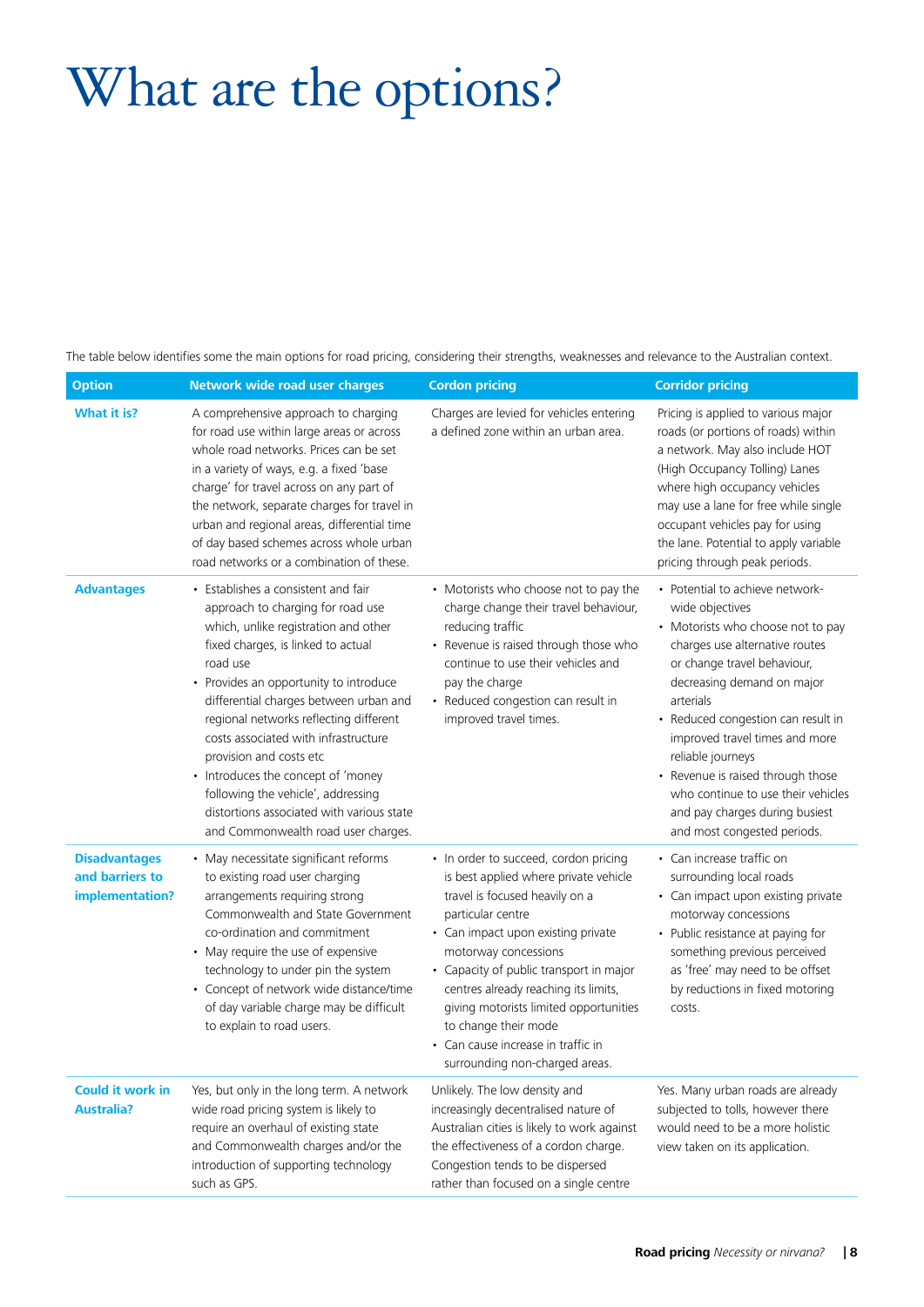# Is technology really the answer?

#### **The role of technology**

Questions relating to technology are important but should be considered after more fundamental issues have been resolved. Some key issues associated with technology as discussed below.

When it comes to technology, it is important to prevent a situation of the 'tail wagging the dog'. The use of a particular technology must be judged on its capacity to deliver the aims of the scheme – rather than the opposite, whereby the principles of a scheme are compromised to facilitate the use of particular technology.

Being overly prescriptive and 'picking winners' can also be risky. Service providers should be given an opportunity to develop innovative, leading edge solutions which satisfactorily deliver the scheme's objectives at the best value for money and reliability.

#### **Is technology really the answer?**

The concept of road pricing inevitably generates a lot of discussion about technology.

Recent advances in electronic positioning systems have led to renewed interest in the concept of road pricing, but is technology really that important?

The Singapore Road Pricing Scheme was introduced in 1975, but until 1998, it was a manual system based on paper transactions. Even in its 'low tech' form, the scheme was highly successful. By 1988 the scheme had achieved a 31% reduction in traffic relative to pre-1975 levels, despite a 77% increase in the total vehicle population.

The main types of technology associated with road pricing schemes are:

- • Global Navigation Satellite Systems (GNSS) such as the US Global Position System (GPS)
- • Dedicated Short-Range Communications (DSRDC) systems using tags and beacons and wireless communication systems (e.g. electronic tolling technology)
- • Closed Circuit TV (CCTV) and Automatic Number Plate Recognition (ANPR).

Evidence suggests that DSRC technology is probably best suited to geographically constrained schemes with high volumes of traffic, e.g. schemes relating to cordons or specific roads, whilst GPS-based systems are more suited to geographically extensive distance-based schemes.

CCTV and ANPR technology, which form the basis of the London scheme, are now regarded by many as inferior compared to GNSS and DSRDC technology.

Beyond these generalisations, there are no hard and fast rules about which form of technology may be right for a particular scheme. Because each system has its own limitations, a combination of different forms of technology is likely to be needed in any scheme, particularly if a more comprehensive network wide scheme is being considered.

The main problem with technology relates to cost. The London Congestion Charge required an investment of around \$400 million, whilst around \$3 billion was invested in the German Heavy Goods Vehicle charging scheme. Large up front expenditure is required before any revenue is collected, and costs can be much higher if broader transport system improvements (e.g. public transport) are made prior to schemes being introduced.

Operating costs are also important. Choosing the wrong type of technology can add significant cost to operating a scheme over its life. Urban schemes, which may require multiple forms of technology, can be expensive to provide but generate less revenue to network wide schemes because they apply to a smaller population base. The costs of running parallel manual schemes for vehicles without the required technology can also be disproportionately high. In the German Heavy Goods Vehicle scheme, manual charging represents more than one third of total operating costs, but comprises only 10% of all transactions.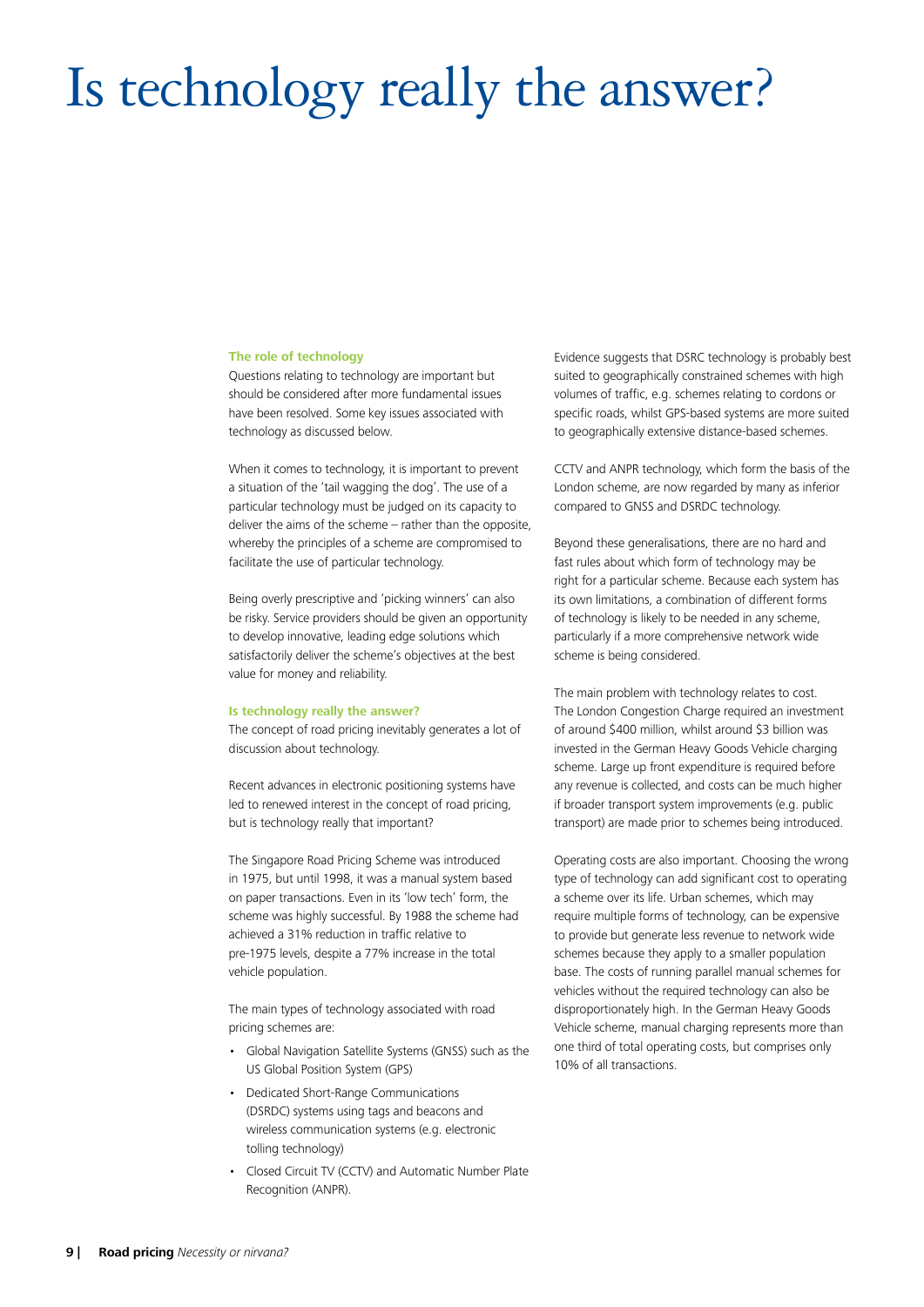## The policy landscape – where to start?



The real challenge is knowing where to start. The road pricing debate often implies that the concept could be introduced in the near future and yet it seems to have been '5 years away' for the past 30 years. Aside from the COAG Road Reform Process for heavy vehicles (see below), most Australian governments have been reluctant to take a formal position on road pricing, and it is generally treated as an area of 'watching brief'.

A summary of recent key policy developments that have generated a growing interest in road pricing are shown in the table below. Road pricing was most recently identified within the Henry Tax Review (2010), but to date the Commonwealth Government has not expressed an intention to pursue its recommendations.

### **Major developments in road pricing**

| <b>Policy/platform</b>                                                        | <b>Overview</b>                                                                                                                                                                                                                                                                                                                                                                                                                                                                                                                                                                     |
|-------------------------------------------------------------------------------|-------------------------------------------------------------------------------------------------------------------------------------------------------------------------------------------------------------------------------------------------------------------------------------------------------------------------------------------------------------------------------------------------------------------------------------------------------------------------------------------------------------------------------------------------------------------------------------|
| COAG Review of Urban<br>Congestion Trends,<br>Impacts and Solutions<br>(2006) | The Council of Australian Governments (COAG) commissioned a Review of Urban Congestion Trends, Impacts and<br>Solutions (2006), which concluded that there was no single 'silver bullet' solution to rising congestion pressures but<br>a need to package together supply and demand-side measures. It urged consideration of price-based measures,<br>including parking charges, variable tolling and congestion pricing, noting the success of price-based measures<br>implemented overseas.                                                                                      |
| ATC Model Pricing<br>Approaches (2008)                                        | The Australian Transport Council (ATC), in November 2008, agreed that jurisdictions will cooperate in modelling<br>the congestion, network, socio-economic and emissions outcomes of various targeted pricing scenarios. This work<br>led to a critical review of the capabilities of Australian capital city transport models to model pricing approaches to<br>congestion management and options to address limitations.                                                                                                                                                          |
| COAG Road Reform Plan<br>(2009)                                               | COAG has agreed to the reform of road freight infrastructure pricing in order to provide better price signals for freight<br>infrastructure providers and users to enable Australia to meet more efficiently the forecast growth in the national<br>freight task. The COAG Road Reform Plan (CRRP) was developed in response to the Productivity Commission (PC)<br>Inquiry on Road and Rail Freight Infrastructure Pricing. The plan includes a transition to incremental charges for heavier<br>loads, and will also examine institutional reform, pricing, and business systems. |
| The Henry Tax Review<br>(2010)                                                | The Henry Tax Review, released in May 2010, recommended that "State taxes on motor vehicle use and ownership,<br>including motor vehicle registration, transfer (stamp) duty and taxi licence fees, should be replaced with efficient user<br>charges where possible." In addition, the Henry Review recommended that on routes where road freight is in direct<br>competition with rail that is required to recover capital costs, heavy vehicles should face an additional charge on a<br>comparable basis.                                                                       |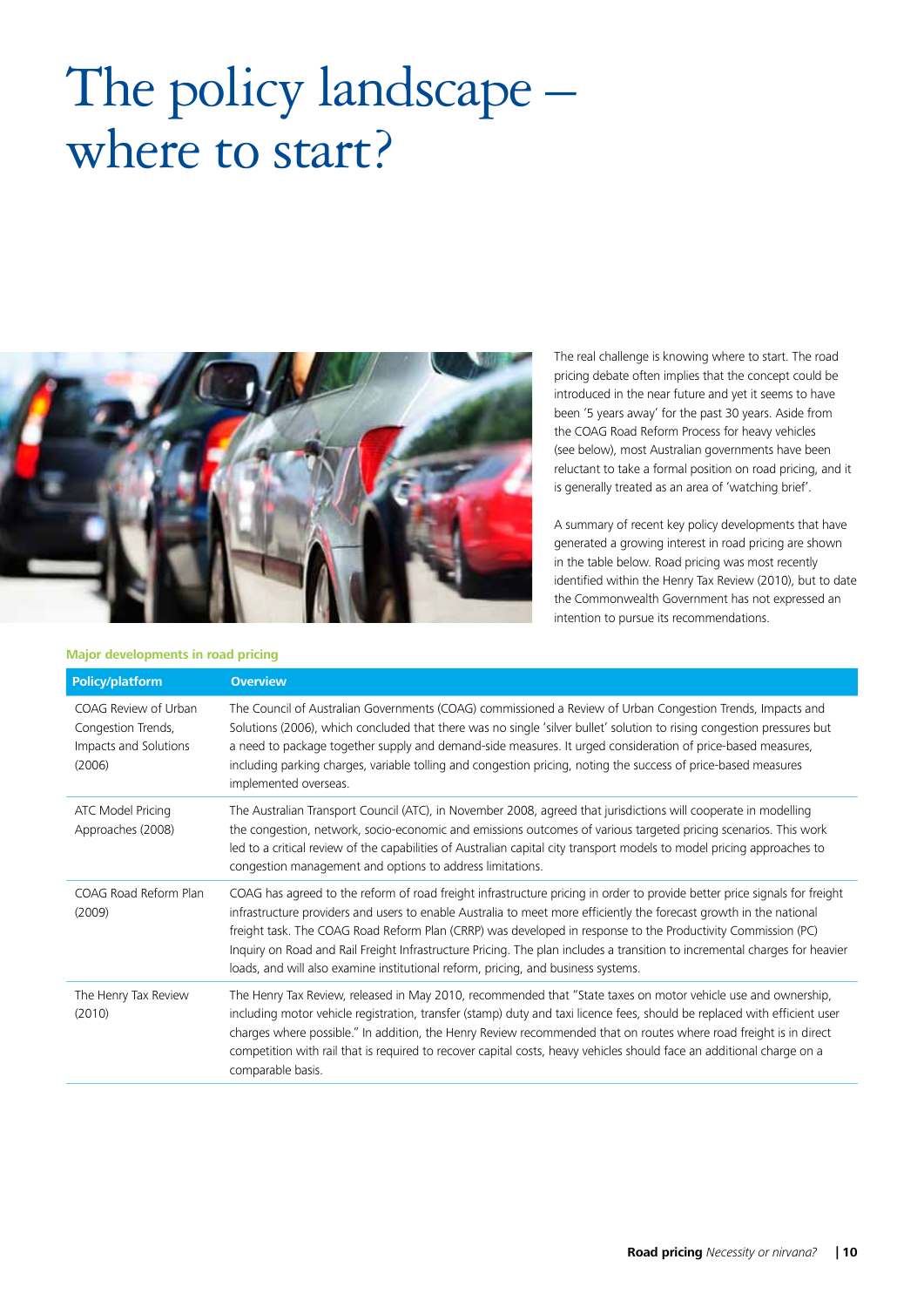At the state level, road pricing has had the most discussion in NSW. In October 2010, the NSW Opposition Spokesman on Roads, Andrew Stoner, said that he supported uniform congestion tolling within Sydney, but as a long term proposition that would require significant improvements in public transport first. Various industry discussion papers have recommended the development of more consistent charging arrangements on toll roads as a way to fund infrastructure improvements and move towards a more comprehensive road pricing scheme (see papers by SAHA and others in further reading).



Where to start? Agree on the objectives; run trials; investigate the unknowns; support the COAG Road Reform Process.

#### **Making road pricing a reality – the next steps**

Developing a comprehensive network wide scheme at the state or federal level is clearly not a realistic proposition, at least not within the next 5 to 10 years. The reforms likely to be required to existing state and Commonwealth charges would require a significant amount of time to reach agreement on, assuming there is a desire to make the reforms in the first place.

Government agencies need to look at practical and achievable ways of introducing greater price signals into the road transport market. In the short to medium term, this could involve the following actions:

### **Agree on the objectives – revenue raising, demand management or both**

The debate needs to move beyond the theme of 'road pricing is a good thing' to talking about the specific problems that road pricing could resolve. The impact of congestion needs to be better understood if the debate is to move forward. A congestion free network is impossible to achieve – the question is how much are we willing to accept. Is congestion actually getting worse, and if so exactly where and when is it a problem? Time series data for congestion and average travel speeds is surprisingly difficult to find for a number of our major cities. Providing more transparent information about road network performance is essential so that we can agree on the problems that need to be solved.

#### **Run trials on problematic corridors**

The road pricing debate proposes major changes to the way our transport system currently works, and how motorists pay for use of that system. We need to think about the immediate ways of introducing price signals into the market. Trials and pilot schemes are a great way to test ideas. These can take a variety of forms, e.g. introduction of variable distance and/or time of day pricing on problematic motorways or corridors. Addressing other distortions, such as subsidies and cash back schemes, would be another positive first step.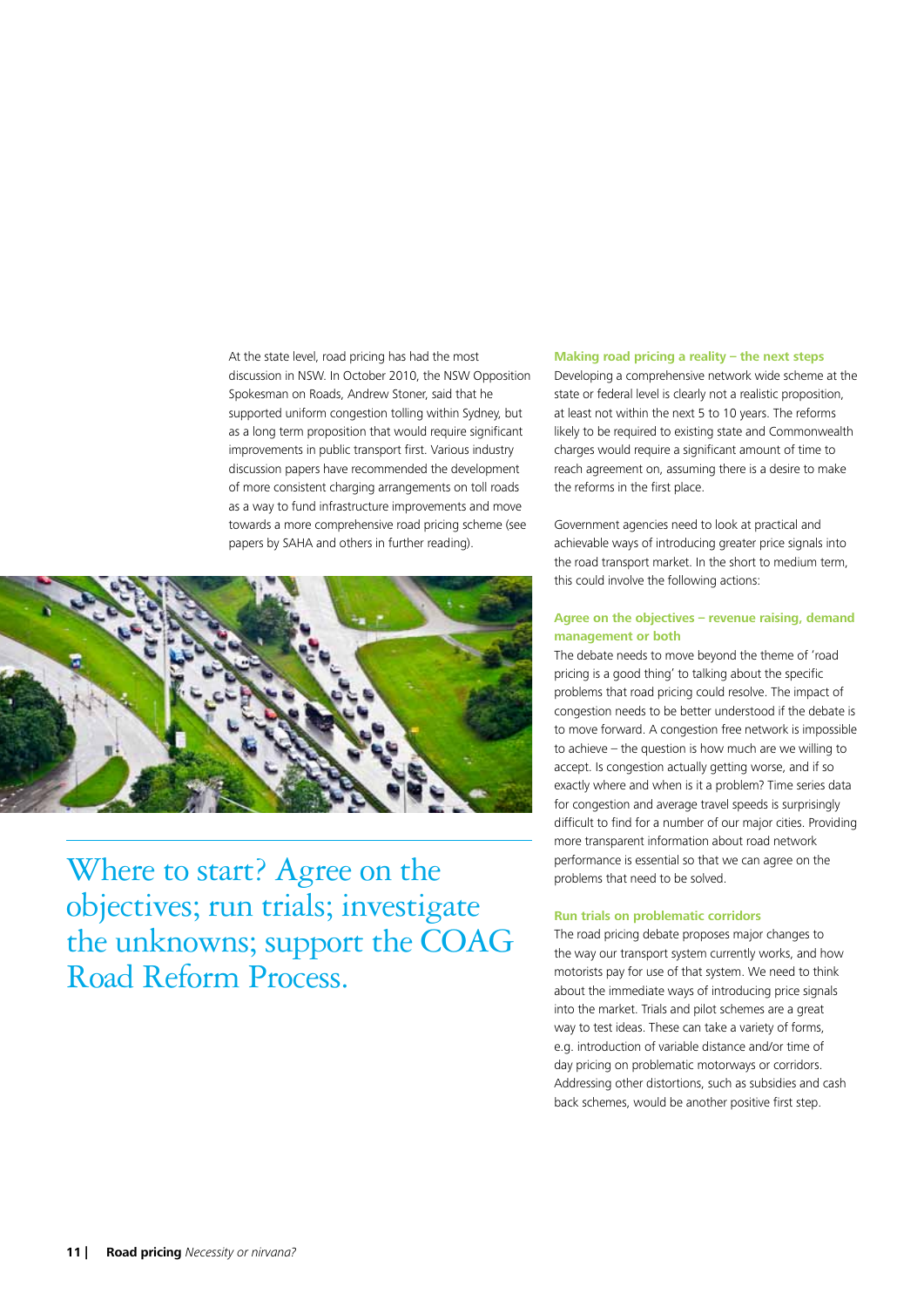### **Investigate the unknowns – system operating costs**

When it comes to road pricing, system operating costs are the 'elephant in the corner'. Is it acceptable to introduce a new way of charging for road use if one fifth of revenue needs to be spent on running scheme itself? The potential costs associated with different options are not well understood. The costs of administering the current system of road user charges across different states also needs to be better understood before we can properly understand the benefits of moving to a new system. Further research into travel behaviour (i.e. responses to new pricing arrangements) and emerging forms of technology is also needed.

### **Support the COAG Road Reform Process – road pricing for heavy vehicles as a first step**

Road pricing is already underway for heavy vehicles via the COAG Road Reform Process – the freight industry knows that it's coming but most other groups and the public do not. Heavy vehicle reforms could provide a platform for the longer term rollout of a broader mass-distance-location pricing regime, as well as the further harmonisation of existing fees and charges. Commitment should be given to the established reform process including the expansion of these reforms to give regard to their role as a mechanism for a national approach to a road pricing scheme for all vehicles.

#### **Road pricing – making the right move**

The case for introducing road pricing is compelling – failing to address congestion will constrain growth of the national economy. However for road pricing to tackle congestion effectively, four principles must be adopted in policy development and implementation.

- • Establish clear objectives revenue generation, demand management or both – and ensure that these are clear and well understood at all times
- • Mobilise the States and Commonwealth through COAG for a co-ordinated approach
- Focus on the economic case in the scheme design. The political and public case will 'follow the money' if the scheme is sound
- Start planning now as schemes can take 5-10 years to implement. The scale of congestion means the costs of delay are enormous. Putting this in context, the benefits of addressing congestion effectively could dwarf other much-debated investments such as NBN and Queensland reconstruction. We need to act now.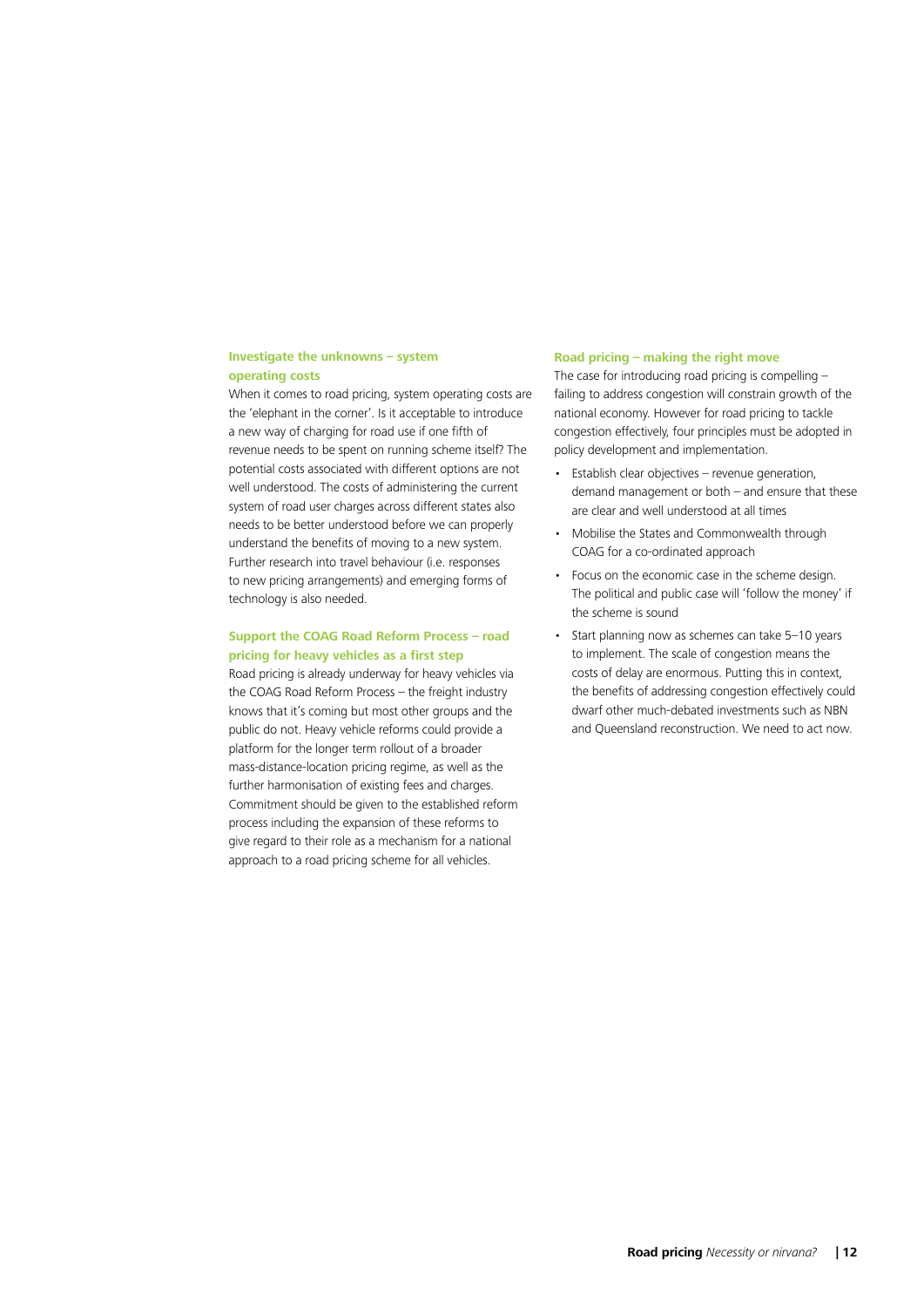# Further reading

Saha International (2010), 'Urban Transport Challenge: A Discussion paper on a Role for Road Pricing in the Australian Context', Discussion paper prepared for Infrastructure Partnerships Australia

Castalia (2010), 'Urban Transport Challenge: Driving Reform on Sydney's Roads, Discussion paper prepared for Infrastructure Partnerships Australia

Ministerie van Verkeer en Waterstaat (2010) Road Pricing in the Netherlands: Overview', 13 January 2010

Australian Transport Council (2009) COAG Road Reform Plan Phase I Report: Report prepared for the Council of Australian Governments

Evans and Peck (2009), 'Delivering the Missing Links to Sydney's Motorway Network'

Bureau of Infrastructure, Transport and Economics (2008), 'Moving urban Australia: can congestion charging unclog our roads', Working Paper 74, Canberra.

Broaddus, A. (2008) 'Tolling Heavy Goods Vehicles: An Overview of European Practice & Lessons from Germany', Presentation to the 2008 Annual Meeting of TRB Congestion Pricing Comittee, January 16, 2008

#### **Other information sources**

Transportation Research Board Congestion Pricing Committee – See http://www.trb-pricing.org/

COAG Road Reform Plan – http://www.roadreform.gov.au/

Transport for London Congestion Charging Impacts Monitoring Reports - www.tfl.gov.uk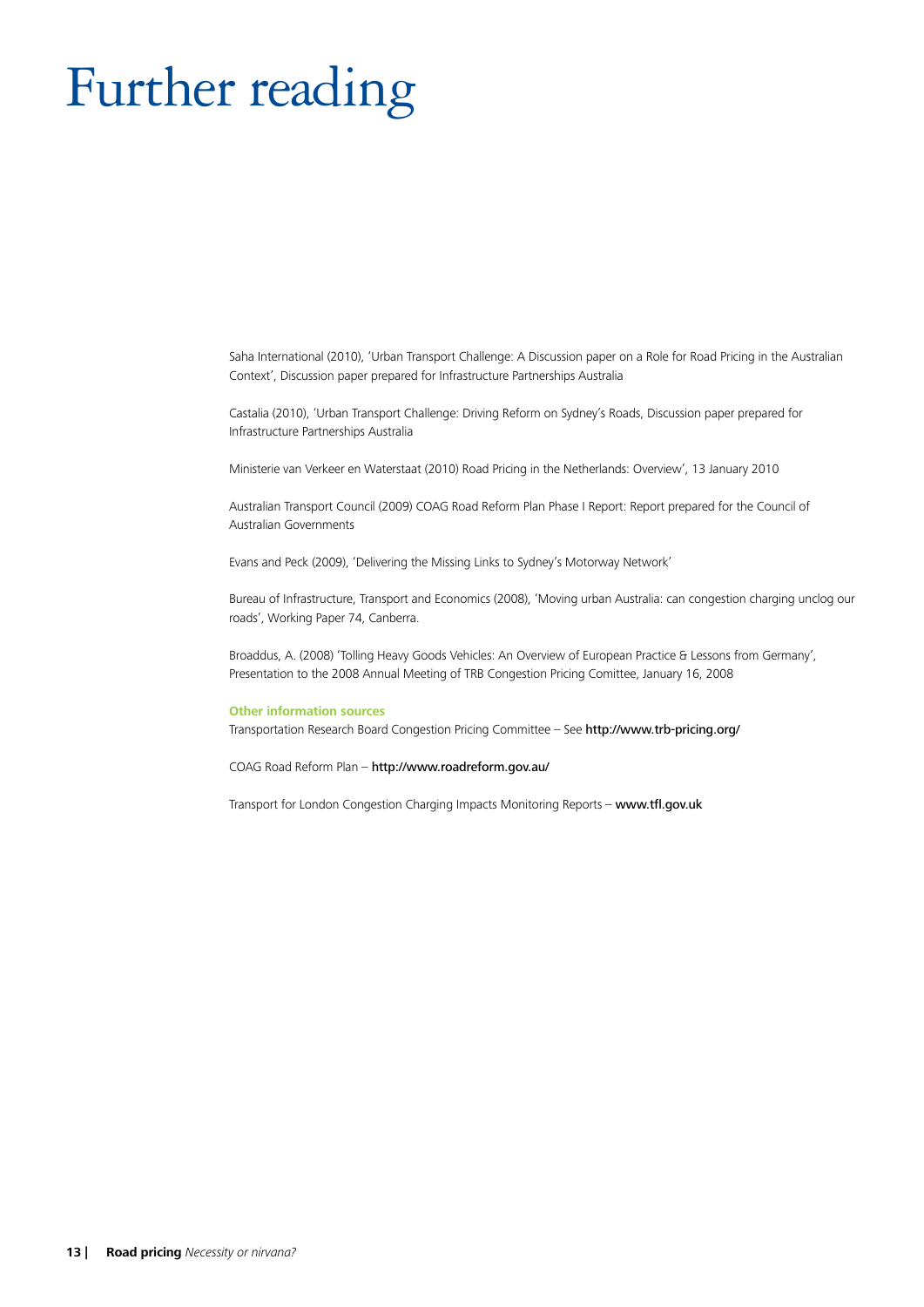Designing a scheme that is 'revenue neutral' is one strategy for gaining public support, but this can be difficult to achieve in practice. Pressure to provide concessions to certain road users can reduce revenue and weaken other objectives of a pricing scheme at the same time.

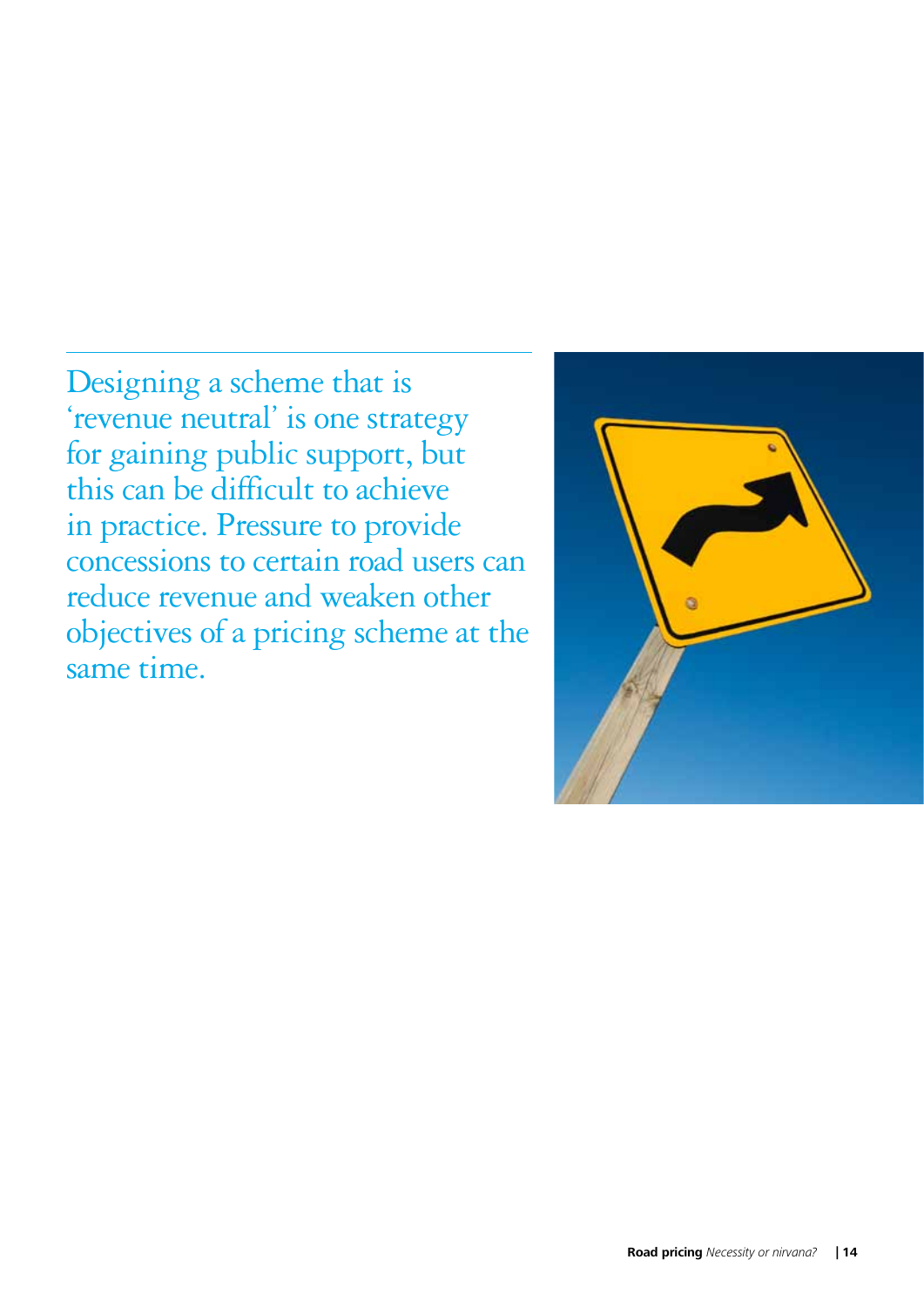# For more information

### **Authors**



**National contact**





**Christine Atkins**

Director, Transport and infrastructure Tel: +61 2 9322 5399 email: chratkins@deloitte.com.au

### **Luke Houghton**

National leader, Transport and infrastructure Tel: +61 2 9322 5245 email: lhoughton@deloitte.com.au

### **Andrew Johnstone-Burt**

National Leader, Public Sector Tel: +61 2 9322 7525 email: ajohnstoneburt@deloitte.com.au